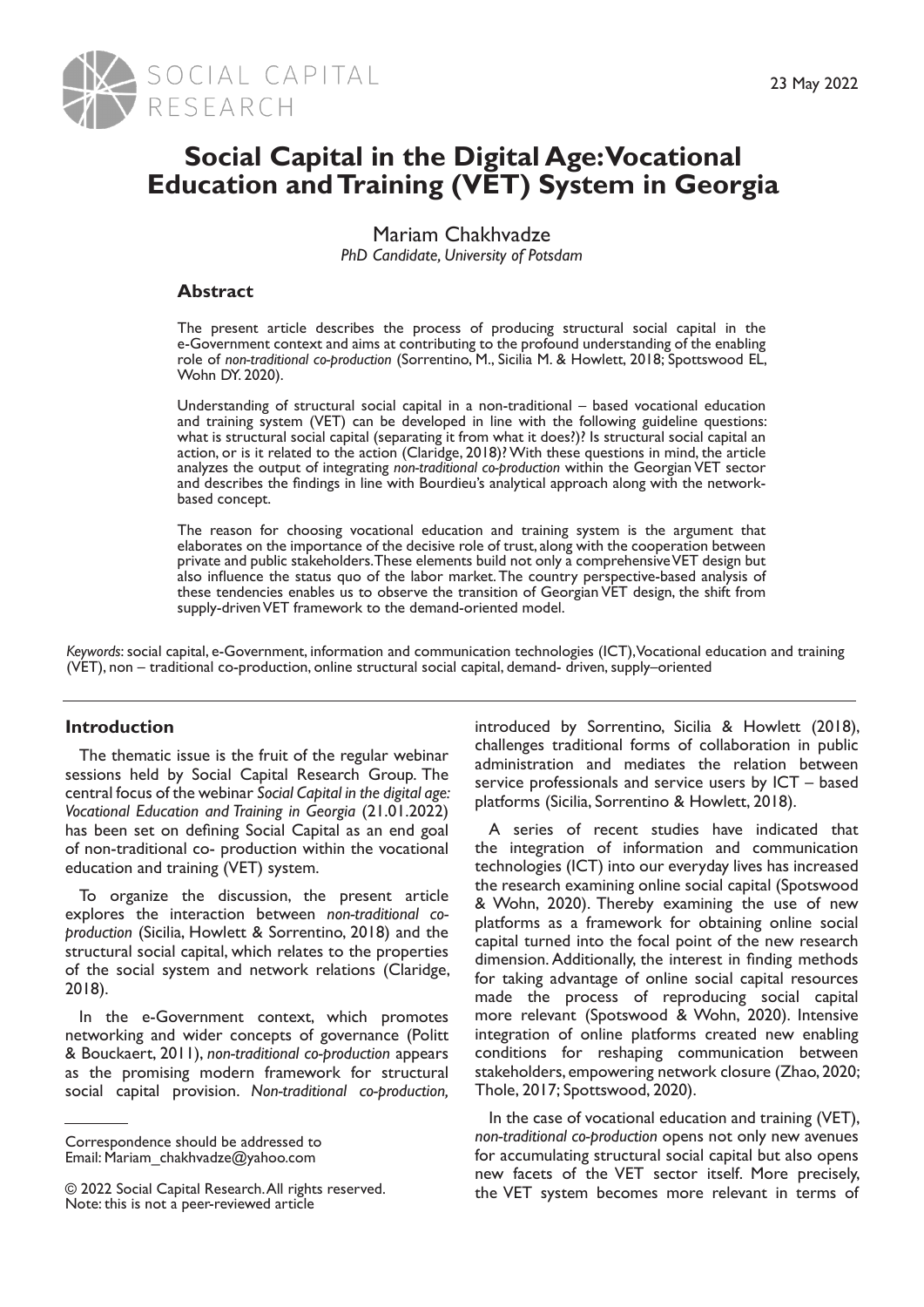tackling major social, as well as economic challenges (ET, 2020), and the integrity between business models, organization of work, along with the acquisition of vocational competencies turns into the central pillar for the comprehensive VET service delivery (Dr. Klös, Neuburger, Sattelberger &Werner, 2021).

The impact of *non-traditional co-production* on vocational education and training (VET) is analyzed in line with the correlation between two variables, the modes of interaction – ICT platforms and expected outcome. The findings are explained in terms of the framework, covering two pillars. First, Pierre Bourdieu's argument that advocates the reproduction of educationrelated social capital with other dimensions in public policy and second, on the tradition of the network approach, which identifies the factors which affect the development of creative clusters and emphasizes the role of the institutional setting. Mackiewicz and Namyślak elaborate on the significant role of clusters in terms of accelerating the innovation process and networking (Mackiewicz and Namyślak, 2021). The focus on clusters enables us to reveal the contingent factor that influences the interaction between stakeholders and thereby understand how the e-Government models are used (Marino, Pariso and Picariello, 2022).

#### **Accumulating online social capital within Georgian VET Policy**

The backbone of the present article is to explore how far *non-traditional co-production* will modernize the VET system in Georgia and create enabling conditions for producing structural social capital and in which form will it reproduce?

In the case of the VET system in Georgia, the core expectation from *non-traditional co-production* is the shift from supply-driven VET design to the demand-oriented model that should enable the sustainable development of the VET sector (Gasskov, 2018). The demand-driven VET system, first, requires the reconciliation of the labor market demand for skilled workers and the individual learners' demand for training, as well as for employment (Gasskov, 2018).

The present article narrows down the scope of analyzing the following shift and sets the central focus on the transformation of VET institutional configurations, creating solid co-ownership of the VET service, as well as empowering trust-building, along with the possible reproduction in terms of the employment policy. Both a high level of trust and co-ownership are essential for VET policy for the following reasons: first, law trust in the policy sector can cause low demand; second, the low demand will result in inadequate students' selection; third, gaps in the selection will negatively influence rigorous assessment and lower employment rate and finally, will once again weaken the trust level of the society (UNDP, 2019). As for the co-ownership of the VET service, the collaborative institutional architecture is crucial for regulating the matching skills to the labor market, along with creating modern employment

#### opportunities (ACT & UNDP, 2020).

Institutional configurations of Georgian VET design miss an empowered systematic private-public partnership in the VET sector (ACT & UNDP, 2020). Additionally, the system has been confronted by the conflict of interest between public institutions in the VET sector. Practical experience shows that the VET policy has been affected by the overlapping responsibilitysharing (For instance, National Center for Educational Quality Enhancement (NCEQE) has been responsible for approving qualification standards, as well as for their authorization (TRPreport 2019)). Georgian VET design must overcome the dominating hybridization elements and provide enabling conditions for the full-fledged inclusion of the private sector on micro, mezzo, as well as micro levels of decision–making, along with practical implementation.

In terms of developing the multi-dimensional governing architecture for VET policy, a positive step has been taken by launching the *Vocational Skills Agency* (June 2021), which has been defined as the new model of management in the VET field, a new platform that would be based on the active involvement of the private sector, introduce the VET reform at a high level and respond to the demand of the private sector, an anchor of the newly amended Law on Vocational Education and Training System in Georgia (2018)(Ministry of Education and Science of Georgia, 2021). *Vocational Skills Agency* has promising content, but the architecture of the institution is not complete, especially in terms of co-ownership. Based on official documents actual status – quo of the *Vocational Education Skills Agency* can be defined as rather consulting–oriented.

The tangible example is the responsible framework of the institution (For instance, *Vocational Skills Agency*  is responsible for supporting and approving creation/ updating of professional standards, as well as for advising stakeholders in the VET sector and/or cooperating with international and donor organizations). Along with the contextual understanding of the VET central elements (in the present case, the institutional configurations), online provision of structural social capital depends on national e-Government architecture. In the case of Georgia, the e-Government context is confronted with certain gaps. First of all, the e-Government system misses an e-Government strategy, as well as the in-depth analysis of the existing policy papers (The e-Government strategy (2014 - 2018)) (IDFI,2020). There is a need for empowered acknowledgment of e-Government within public administration. It is crucial to develop a strategic vision that will be based on the several – years plan (IDFI, 2020) that will introduce the measures for integrating *non-traditional co-production* and thereby create the enabling conditions for the effective usage of ICT – platforms (For instance, developing concrete government policy in line with the uniform standard for mandatory disclosure of public open data) (IDFI, 2020). The employment policy is the sector where the VET–related structural social capital can reproduce.